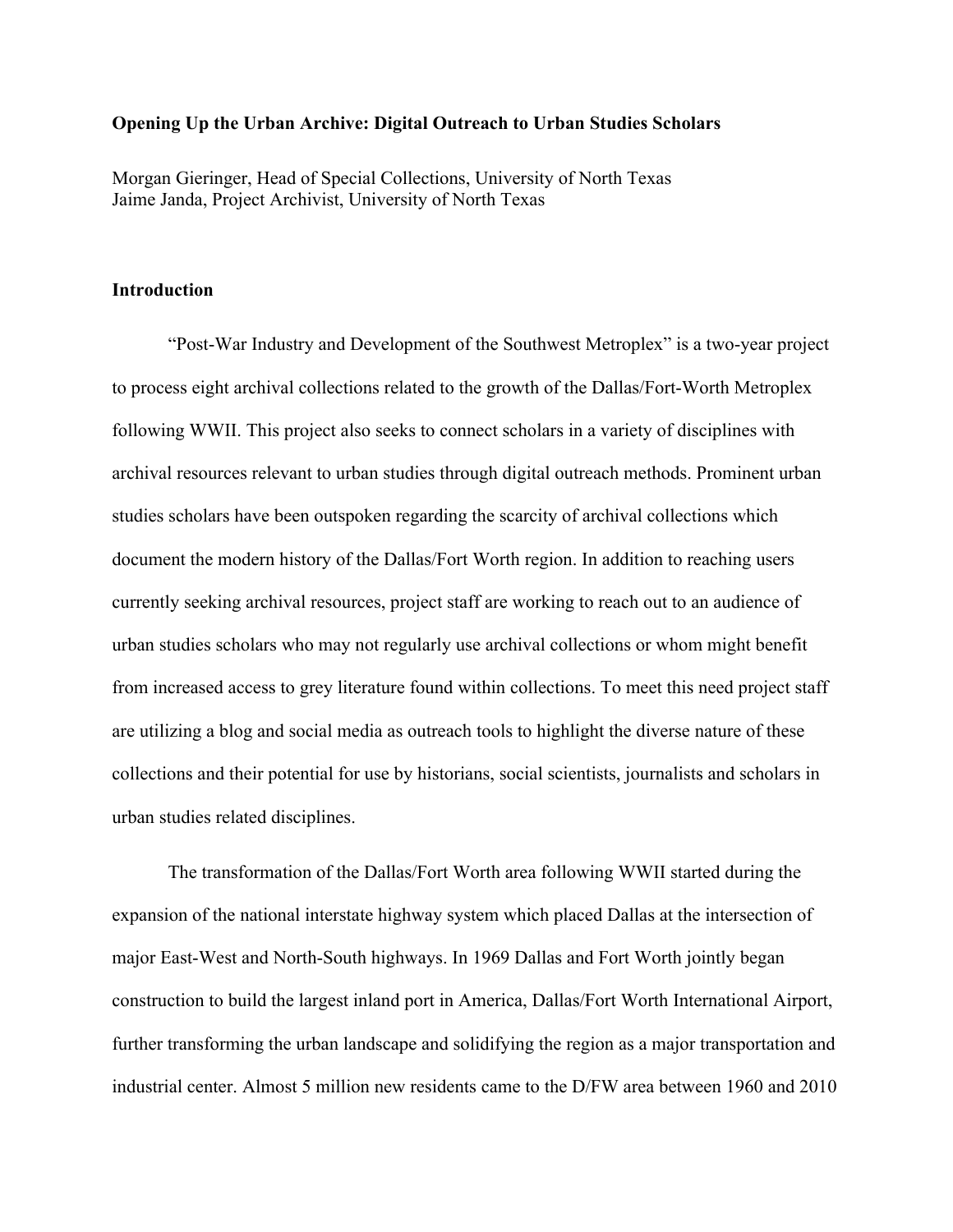making it now the largest metropolitan area in the southern United States (Social Science Data Analysis Network, 2002). Cities within the Metroplex have raced to accommodate this new population by developing transportation and municipal services to serve the residents and industries fueling the growth.

## **Demonstrated Need for Access to Urban Studies Resources**

The special collections department of the University of North Texas Libraries holds evidence of growth and development in D/FW in the form of original records, photographs and collections of personal papers. Eight of these collections were selected to form the 2013 Hidden Collections proposal, "Post-War Industry and Development of the Southwest Metroplex." The papers of Texas Representative Lanny Hall document local constituent's concerns during years of massive growth in Fort Worth and Arlington as well as political redistricting taking place on the state level (1979-1984). The planning and creation of D/FW International Airport are well documented in the archive of Texas Metro magazine and in the Southwest Federal Regional Council Records (1964-1984). Other collections reveal how implementation of the federal Model Cities Program (1966-1974) and the Community Development Block Grant programs of the 1970's affected north Texas cities. Topics included in these collections are especially relevant to scholars studying modern urban issues such as affordable housing, urban design, transportation, crime, education and employment issues.

Urban studies scholars have been fervent in their support for making these collections more readily available, citing both the relative lack of existing scholarship on the Dallas/Fort Worth area for a metropolitan area of its size and the failure of other local repositories to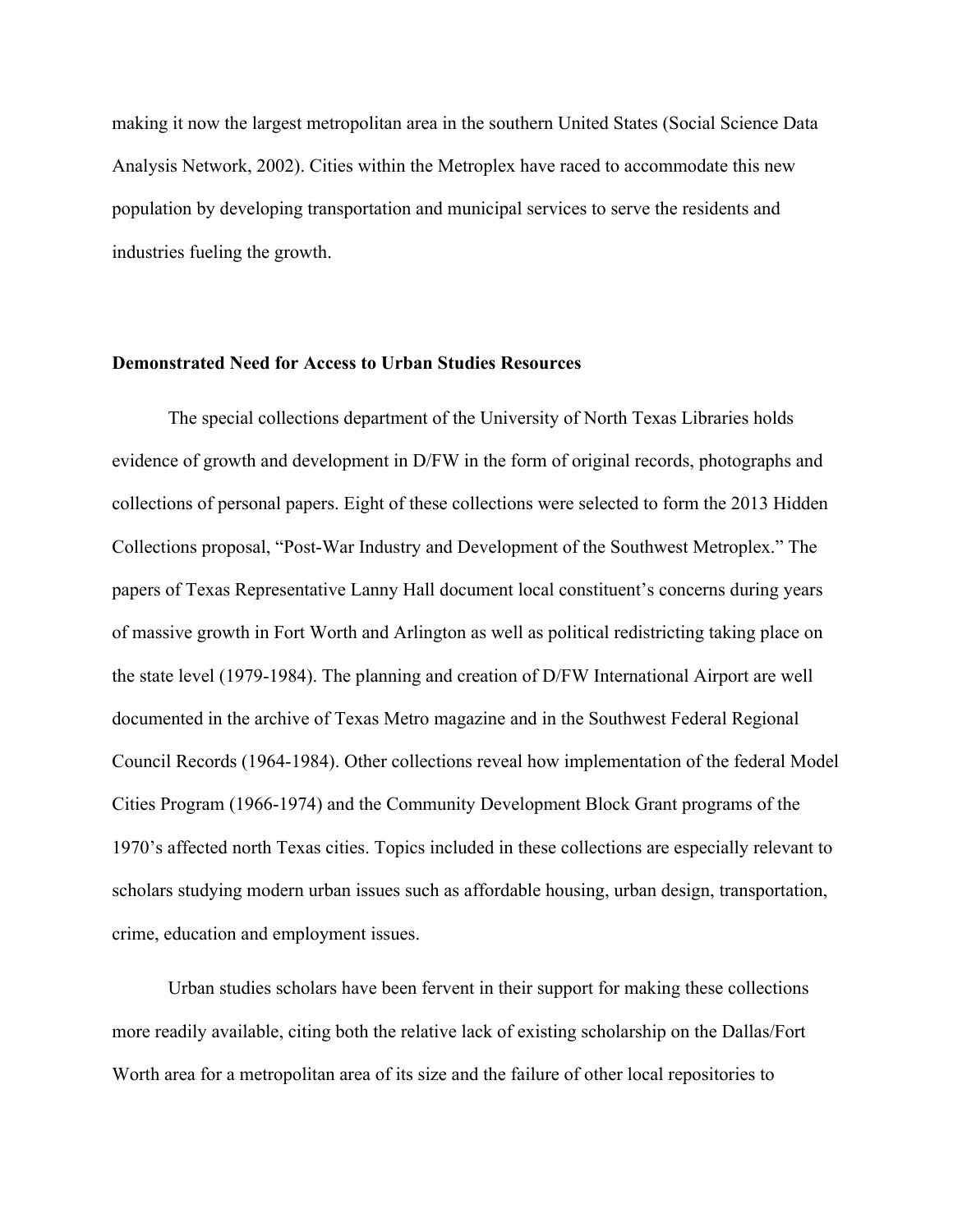adequately collect resources in this area. Dr. Harvey J. Graff, professor emeritus at The Ohio State University supported this project, saying, "the development of much needed fundamental research on this important area has been retarded by the lack of serious and sustained library and archival collection development" (Graff, 2013). Dr. Carl Abbott, professor emeritus of Urban Studies at Portland State University noted that, "There is great need for these sorts of research materials." He compared important recent work on Sunbelt cities such as Phoenix and Los Angles by saying, "Indeed, Dallas/Fort Worth seems especially underserved by scholarship when compared to greater Los Angeles" (Abbott, 2013). Dr. Robert Fairbanks of the University of Texas at Arlington provided further support by commenting, "As an urban historian writing on the twentieth century urban Southwest, especially the Dallas-Fort Worth Region, I am acutely aware of the dearth of sources available for the post World War II period, an era of the region's most spectacular growth" (Fairbanks, 2013).

## **Issues Preventing Use of Urban Archives**

Although comments from these scholars strongly indicate the desire for access to these collections among those who regularly use archival collections, project staff are also focused on outreach to scholars who may not regularly use archival collections. Urban studies of major metropolitan areas are an area of important research which traditionally have relied heavily on quantitative research methods such as data collection and statistical analysis. However, developments in the field of contemporary social theory in the past twenty years have led scholars to embrace more qualitative approaches (Jacobs, 1993). Ethnographic techniques, such as participant observation and interviews, are examples of qualitative methods that regularly are incorporated into urban studies.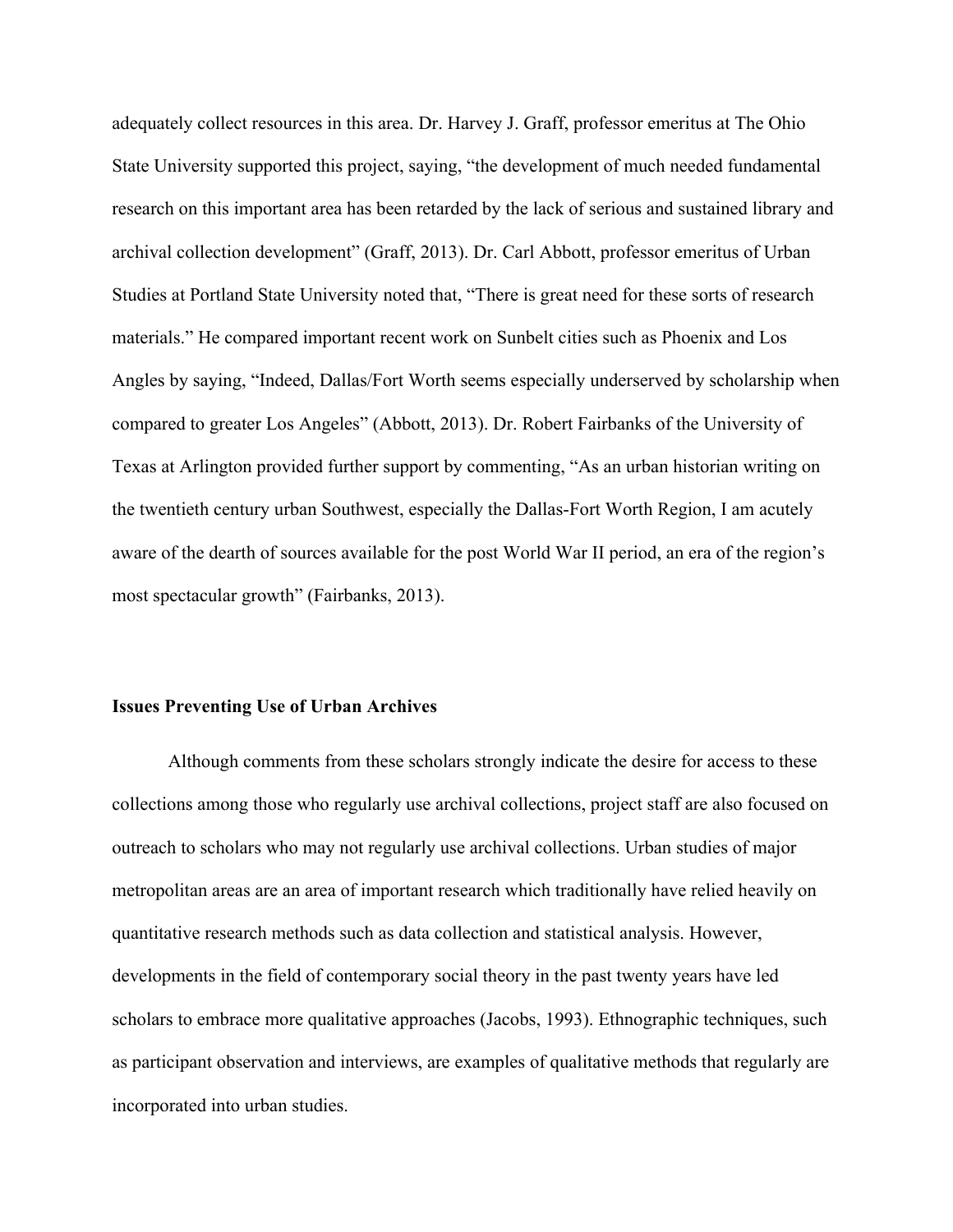Textual analysis, a method of research that examines the content, meaning, structure, and discourse of texts, is another qualitative method which is highly applicable to urban studies and could make advantageous use of archival resources (Lockyer, 2008). Some uses of textual analysis in urban studies scholarship have employed texts such as municipal regulations, public comments, campaign literature, program reports and policy papers. It is these final two categories, program reports and policy paper, which hold the greatest potential for scholars in the urban studies archive. Unpublished papers and reports, also known as grey literature, are found within many collections of records dealing with urban issues.

According to the 2004 Grey Literature Survey there are 72 types of grey literature that have been currently identified by members of the Grey Literature Network Service. These include many of the types of documents a researcher would encounter in the urban archive, including: bulletins, case studies, feasibility studies, legal documents, policy statements, project proposals, research reports and white papers (GreyNet International, 2004). Specific examples of grey literature found within this project include items like a brochure for the Southwest Federal Regional Council, proposals and feasibility studies for a new drinking water reservoir, and Dallas/Fort Worth's proposal to bring a major scientific center to North Texas, "A Look into Tomorrow: The Plan to Bring the Superconducting Super Collider to Texas." One particularly noteworthy example is a 1968 report summarizing the initial plans for construction of the airport. This report, titled "Planning and Development of the Dallas/Fort Worth Regional Airport," describes the location, size, terminal facilities, ground transportation plans, airspace requirements and financing for what would become the largest airport in the world.

Library literature supports the potential for grey literature's contributions to scholarship as well as the need for archivists to employ outreach methods to connect users with these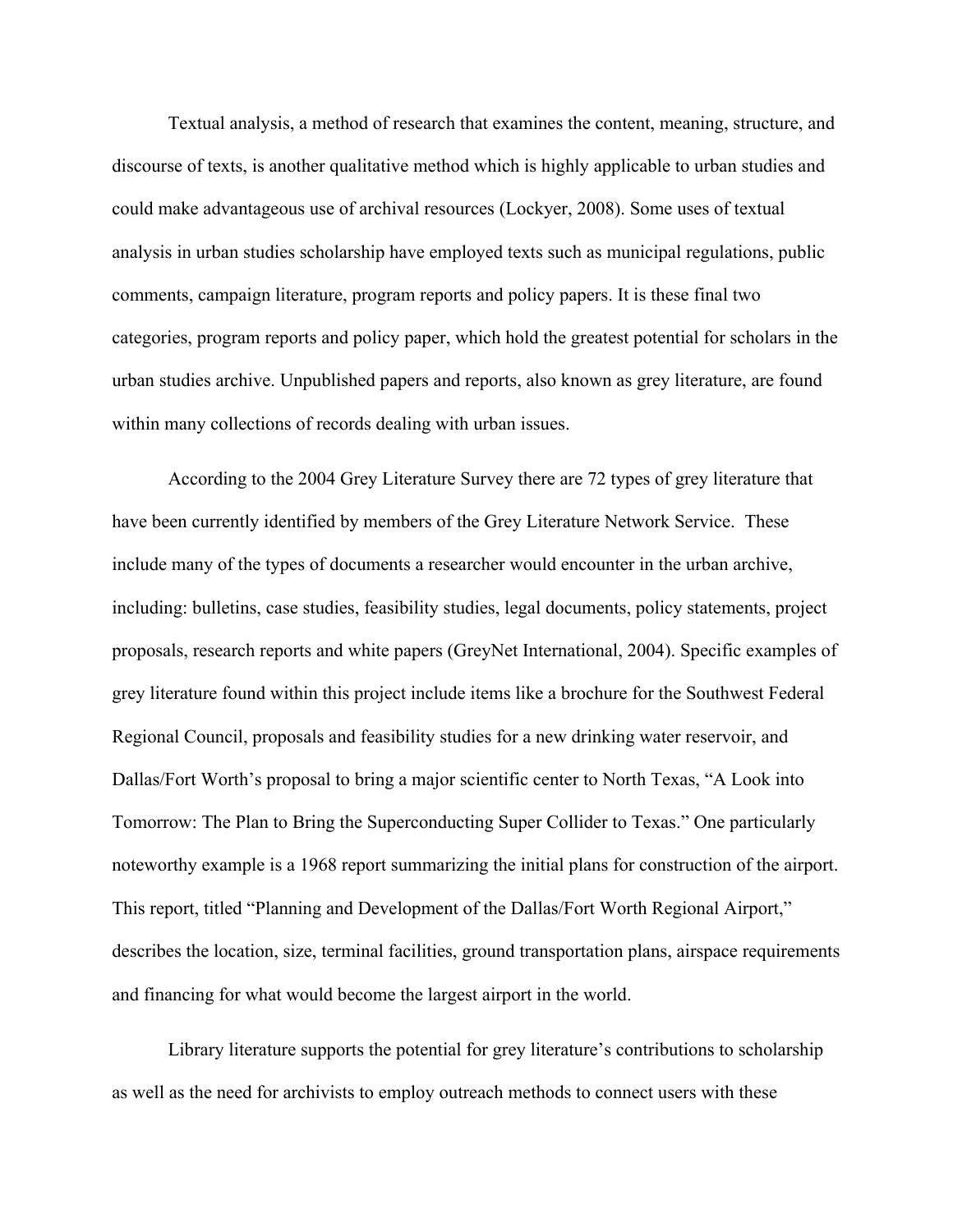valuable hidden resources. A 2013 article in the journal *Library Management* cited increased use of grey literature due to increasing opportunities for electronic publishing and digitization efforts. "Many special collections units have increasingly made their deposited non-circulating resources available as digital assets and those collections, once considered visibly grey become less grey. The encoded archivists' description tool kits provide resources for librarians and archivists to create user guides to such collections" (Gelfand & Lin, 2013). In this instance the authors suggest that access points, in the form of electronic findings aids, perform as the outreach strategy to increase use of grey literature. In many instances however the size of an archival collection precludes item-level description, as is the case with the collections that make up this project. Project staff have decided to instead utilize selective digitization and description combined with a social media strategy to provide increased access to grey literature as well as visual and other types of under-described textual materials.

#### **Digital Outreach Methods**

Making collections available through electronic finding aids and digitization is a major step towards outreach to researchers from the Dallas/Fort Worth area, as well as other institutions across the US, yet it is still only a one step forward. To make processing, digitization, and finding aids more worthwhile, project archivists chose to strongly utilize outreach through social media outlets and other available services. A blog titled "Discovering the Southwest Metroplex" hosted on the University Libraries website, and the special collections Twitter account are the main sources for collection outreach. Use of the special collections Facebook page, University newsletters and listservs, and outreach to the local community with press releases were identified as secondary methods of outreach.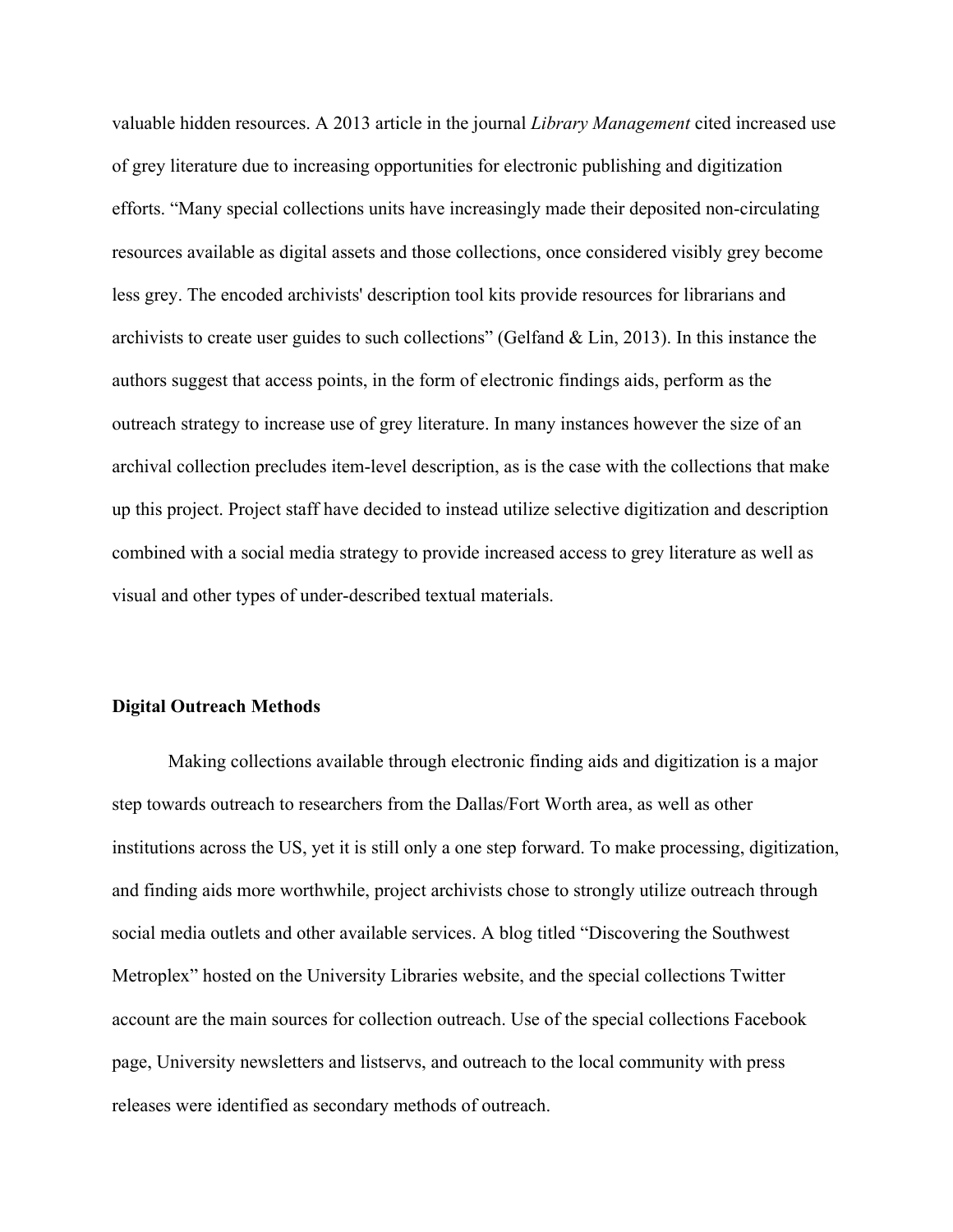The project blog is utilized to promote specific entries through social media outlets, primarily focusing on Twitter and Facebook. Between May 2014 and January 2015 project archivists created 14 original blog posts on the project blog. Of these posts, approximately 65% have been shared through other media outlets by a combination of library staff, special collections staff and the public. Of those posts that were shared through social media 28% were tweeted, and 42% shared and liked on Facebook pages.

In examining the figures related to outreach through social media outlets, project staff felt that the statistics fell short of original expectations. Preparing to enter the second year of the project, staff must now ask themselves what more can be done to enhance social media outreach and what changes can be made to make our approach more fruitful?

Early on in the project a major problem that staff faced was lack of knowledge regarding collection contents. Collections which qualified for inclusion under this grant were hidden collections and lacked any descriptions beside the most rudimentary accession records. Staff selected boxes at random and sifted through them to find general information or specific items to write about. To overcome this obstacle staff also supplemented blog posts with information from related collections that were not included in the grant, but were connected to the grant collections though larger themes of transportation, housing, increasing population, and tourism. Some examples of blog posts include the construction of the Dallas/Fort Worth International Airport, the Texas State Fair, the El Chico restaurant chain, and the Fort Worth Stockyards. Once the grant collections had begun to be processed, staff were able to make more specific posts highlighting potential research areas in the "hidden collections."

Project staff have looked at several ways to improve the reach of blog posts through social media. The first method is to tweet specifically to potential interested parties through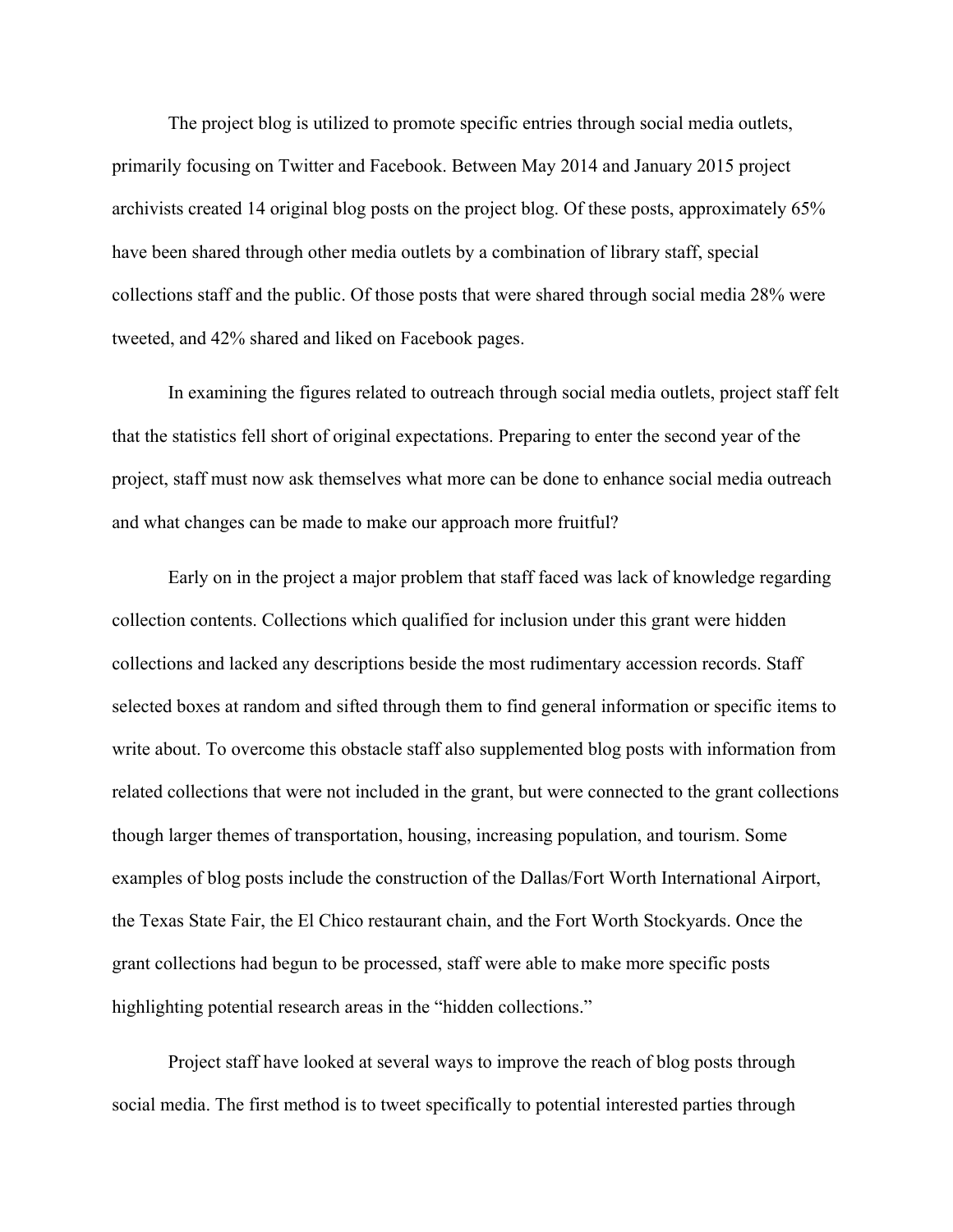established Twitter conventions. This method was utilized in a recent post on the Texas Rangers baseball team. When a link to this blog post tweeted by special collections, a specific mention was made to "@Rangers." This method can also utilize specific hashtags. Since there is no automated way for the designated "tweeter" in special collections to be notified of a new blog entry, this method works best when the blog author notifies the Twitter account holder and makes specific suggestions about people to mention or hashtags to incorporate.

A second method is to connect blog posts with current events. For example, the Rangers Stadium blog post has been scheduled to be retweeted closer to the opening of baseball season. Staff also plan to encourage wider outreach to baseball fans by including AT&T Stadium, the Houston Astros, Major League Baseball, and even Six Flags over Texas in the tweet since they were mentioned in the blog post as well. Although this will cast a wide-net, it is a bridge to connect to a larger audience, and attract new researchers.

Since the primary audience that this project seeks to connect with is urban studies and geography scholars, social scientists, historians, and journalists who are interested in the development of the Southwest Metroplex, project staff have identified a need to package collection information in a way that is useful and relevant to these audiences. By enlarging the scope of the blog to include closely related cities project staff anticipate an even larger audience. Future posts are planned which incorporate information not only about the growth of Dallas/Fort Worth, as well as the growth of other cities in Texas or surrounding states (if it is available). For example, the Texas Metro Records contain photographs, brochures, and articles on many Texas cities outside the Dallas/Fort Worth area with growing tourism attractions during the 60's and 70's. Strother even traveled to other states and countries, writing articles on hotels and vacationing spots. These topics may have not been the main concern of this project, but it doesn't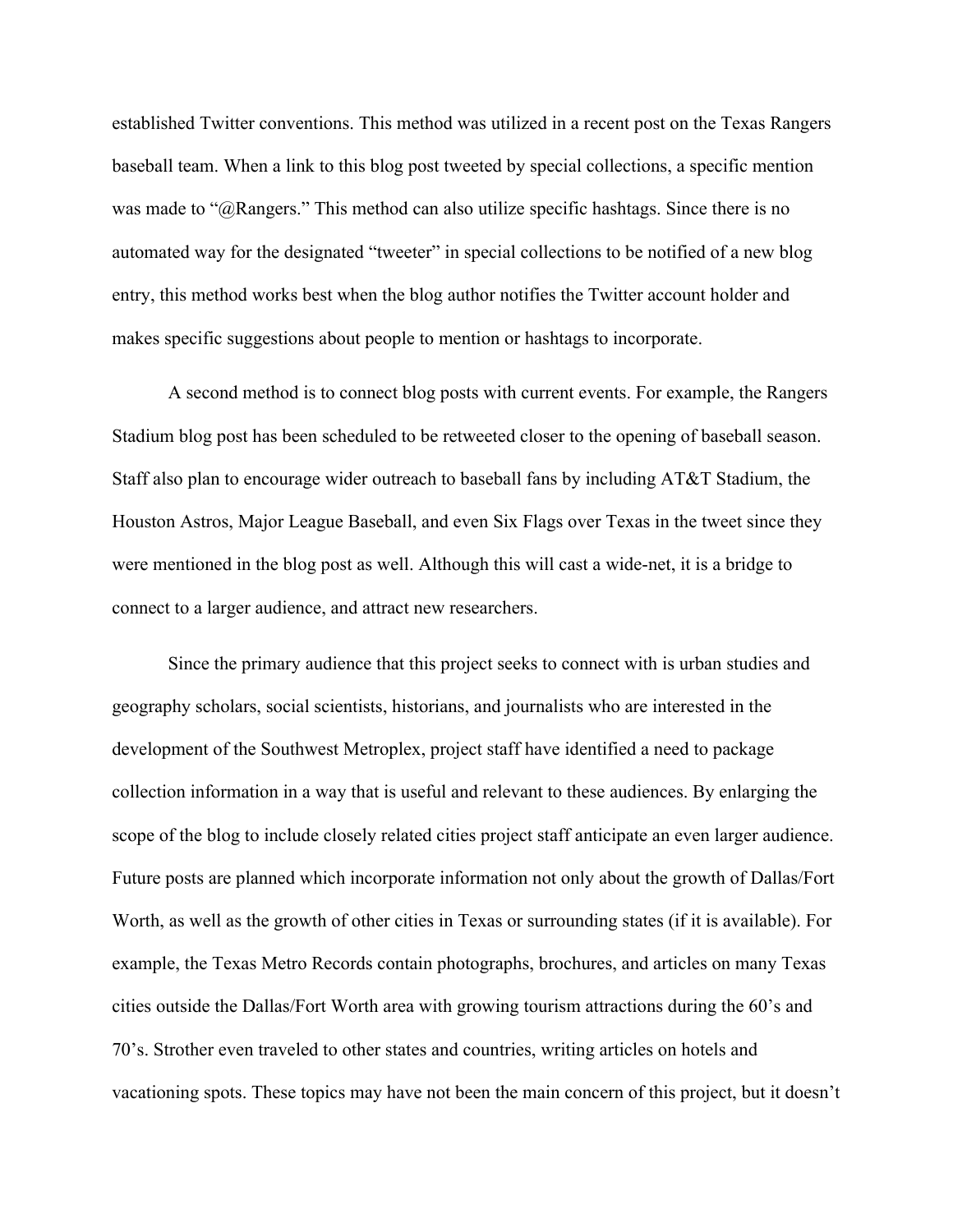mean that they shouldn't be highlighted to appeal to urban studies scholars, historians, journalists, or whoever else might be interested in those areas.

Forging connections with scholars interested in the Dallas/Fort Worth area as well as other Texas metro areas such as Austin, Houston and San Antonio, opens up the possibility to partner with University and city archives in those areas that also share similar collections. For example, in the Lanny Hall Collection, there are numerous Universities and towns that project staff could connect with outside of the Dallas/Fort Worth metroplex. Lanny Hall not only was a Texas State Representative during the  $66<sup>th</sup>$ ,  $67<sup>th</sup>$ , and  $68<sup>th</sup>$  Legislative Sessions, but he also studied at the University of Texas and Hardin-Simmons where he later became President of the University. He also has professional ties with Howard Payne University, Baylor University, Wayland Baptist University, and many more. Even though the collection mainly deals with his time as a State Representative in the Fort Worth area, it doesn't mean that there isn't someone from one of these other universities who might be interested in Lanny Hall's total career, and would be interested to see what major projects around Dallas/Fort Worth he was involved in, his speeches and other publications, as well as any legislation he helped pass or authored. The benefit of connecting with scholars interested in what these collections have to offer is their communication with fellow scholars in their disciplines.

Partnerships with local libraries, museums, and universities to host events about the growth of the Dallas/Fort Worth area are another area of outreach that project staff have identified. Events can be used to promote the eight grant funded collections and also highlight other collections that may be of interest to the local community. Videos can be taken during the event and used to create a specific YouTube channel for special collections. Video content can then easily be shared through established social media networks. Other ideas for video content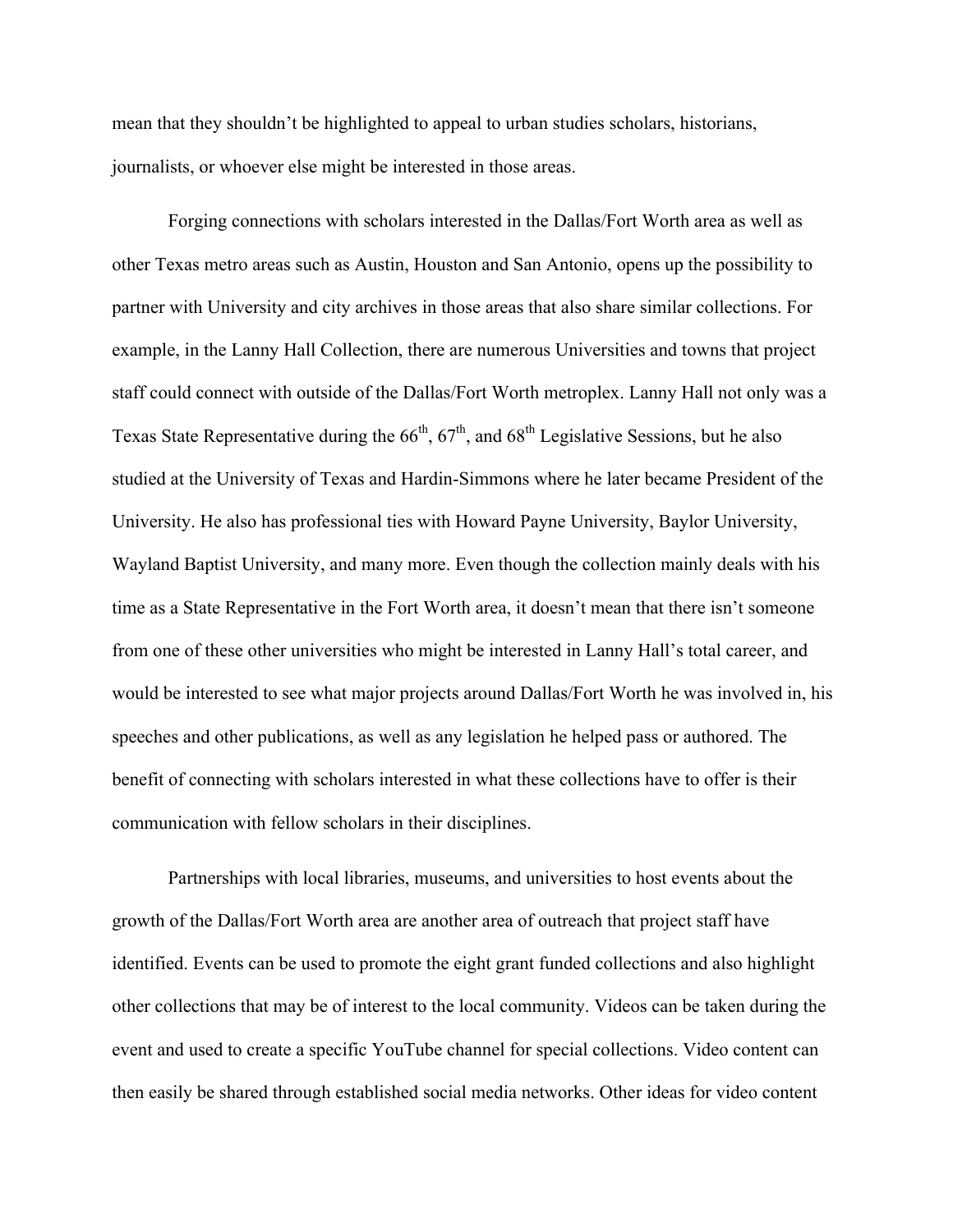include short videos of staff processing parts of the collections. In these videos staff plan to highlight maps and blueprints that show the expansion of road systems, neighborhoods, lakes, and the Super Conducting Super Collider.

Videos will encourage the use of and raise awareness of collections and services offered by the special collections department. They can benefit the department by showing the effort put forth to make collections available to the public, which may encourage others to donate collection from local businesses, or personal papers from a well-known member of the community.

There are many different types of social media outlets which staff are now evaluating for collection outreach. Facebook, Twitter, and the project blog are the top choices when it comes to outreach, but there are others just as good that are currently overlooked such as Wikipedia, YouTube, Instagram, Reddit, Google+, LinkedIn and even the long lost MySpace, which is becoming popular again with artists, writers, musicians, and similar industries. These outlets will let us reach out locally and eventually (hopefully) worldwide, while locally staff engage in more personal and one on one conversations.

# **Conclusion**

The success of the "Post-War Industry and Development of the Southwest Metroplex" project hinges on the ability to connect users with previously hidden collections. Electronic finding aids are the primary point of access to these collections, however, this project also seeks to connect scholars in a variety of disciplines with archival resources relevant to urban studies through digital outreach methods. Digital outreach is an important component of this project due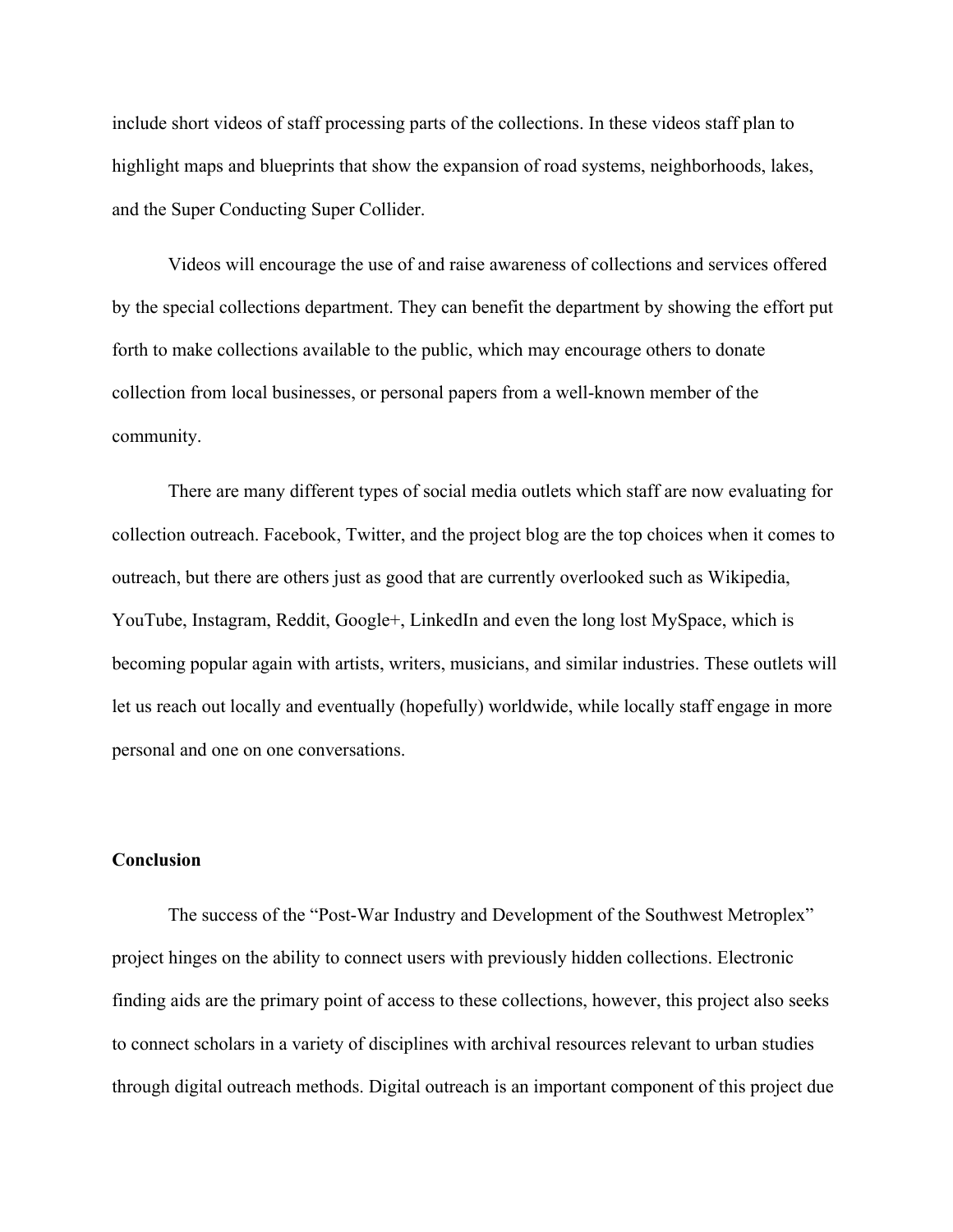to social scientists perceived difficulty in accessing archival collection, utilizing archival collections, and finding grey literature within archival finding aids. To meet this need project staff are utilizing a blog and social media as outreach tools to highlight the diverse nature of these collections and their potential for use by historians, social scientists, journalists and scholars in other urban studies related disciplines. Various social media strategies employed by project staff include use of hash tags and connecting blog posts to current events to increase the likelihood of being shared. Plans for future social media outreach include expansion of the scope of the blog to include a greater geographic area as well as use of video content. Through these efforts project staff hope to further expose the content of particular collections and attract new users to the archive.

**Bibliography**